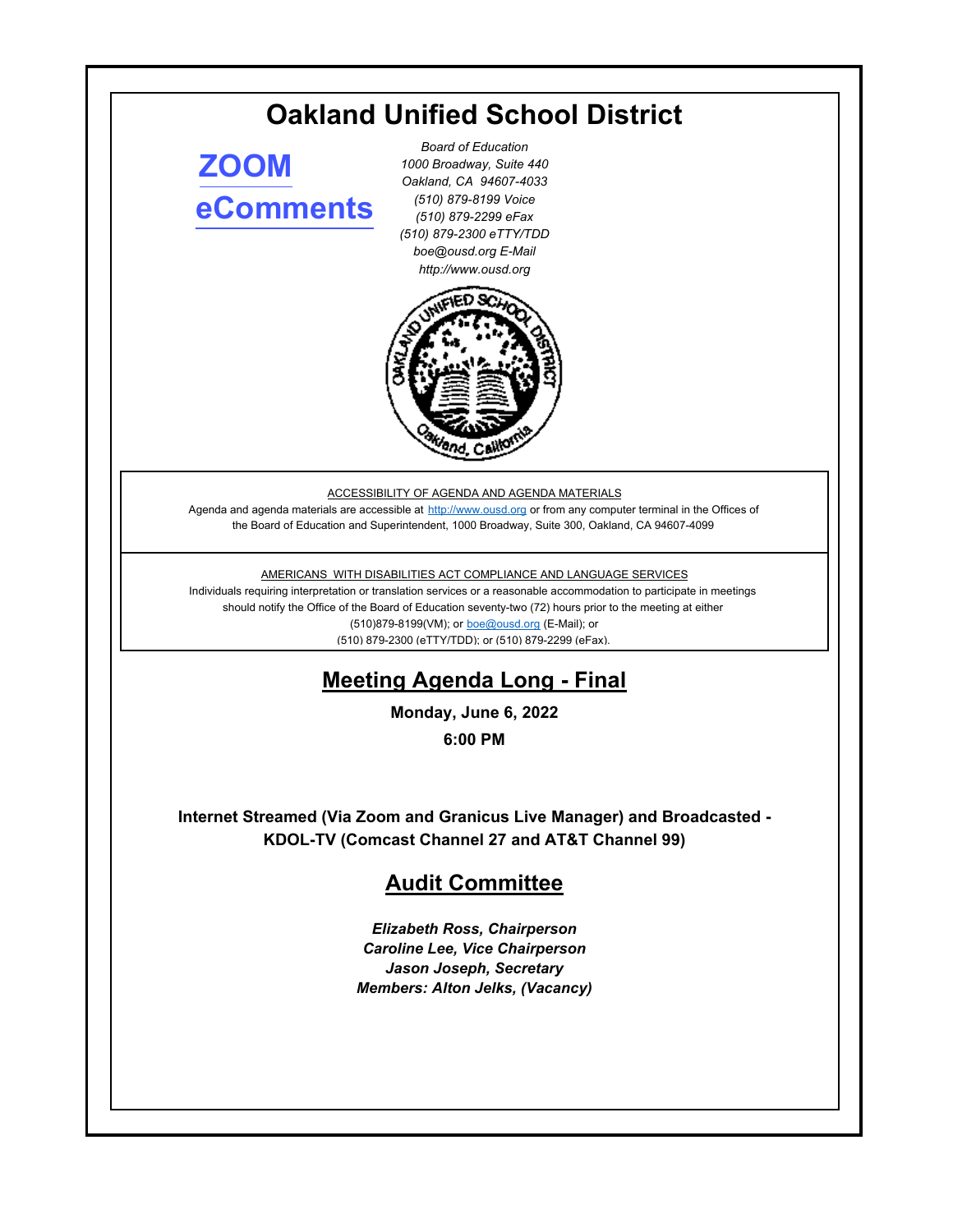LEY CUMPLIMIENTO PARA AMERICANOS CON DISCAPACIDADES Y SERVICIO DE IDIOMAS Personas que requieran servicios de traducción o interpretación o facilidades razonables para participar en juntas deberán notificar a la Oficina de la Mesa Directiva de Educación setenta y dos (72) horas antes de la junta ya sea al (510)879-8199(VM); o boe@ousd.org (E-Mail); o (510) 879-2300 (eTTY/TDD); o (510) 879-2299 (eFax).

#### 美国残障人士法案條例遵守及語言服務

個别人士需要傳譯及翻譯服務或有合理安排去參與會議的應該在舉行會議之前的七十二(72)小時通知教育委員 會。請致電(510)879-8199(留言);或 boe@ousd.org (電郵) ;或(510) 879-2300 (電子文字電話/聽障專用電信 設備 (eTTY/TDD));或(510) 879-2299 (電子圖文傳真 (eFax))。

#### TUẦN HÀNH ĐẠO LUẬT NGƯỜI MỸ KHUYẾT TẤT VÀ DỊCH THUẬT

Những người nào cần thông ngôn hay phiên dịch hay một sắp xếp hợp lý nào để tham gia các buổi họp phải thông báo Văn phòng của Hội đồng Giáo dục bảy mươi hai (72) tiếng đồng hồ trước buổi họp, số điện thoại (510)879-8199 (VM); hay là boe@ousd.org (E-Mail); hay là (510) 879-2300 (eTTY/TDD); hay là số (510) 879-2299 (eFax).

## សេវាបកប្រែភាសា និងការអនុលោមតាមច្បាប់ជនជាតិអាមេរិកាំងពិការ

អកណាដែលត្រូវការសេវាបកប្រែភាសាដោយផ្ទាល់មាត់ ឬជាលាយលក្ខអក្សរ ឬត្រូវការការជួយសម្រះសម្រលយ៉ាងសមរម្យ មួយ ដើម្បីចូលរួមក្នុងកិច្ចប្រជុំនានានោះ ត្រវង្គល់ដំណឹងទៅកាន់ទីការិយាល័យនៃក្រមប្រឹក្សាអប់រំ ឱ្យបានចិតសិបពី (72) ម៉ោង មុនកិច្ចប្រជុំ តាមរយៈទូរស័ព្ទ:លេខ <u>(510) 879-8199</u> បុតាមរយៈអ៊ីមែល <u>boe@ousd.org</u> បុទូរស័ព្ទ eTTY/TDD លេខ (510) 879-2300 ប៊ូទូសារលេខ (510) 879-2299។

الامتثال لقانون الأمريكيين نو ي الإعاقات (ADA) وتوفير الخدمات اللغوية من يحتاج إلى خدمات الترجمة المكتوبة أو خدمات الترجمة الفورية أو الترتيبات التيسيرية المعفّولة لكي يساهم في الإجتماعات فالمرجو منه إبلاغ مكتب إدارة التعليم إثنين وسبعين (72) ساعة قبل الإجتماع بوسيلة من الوسائل التالية: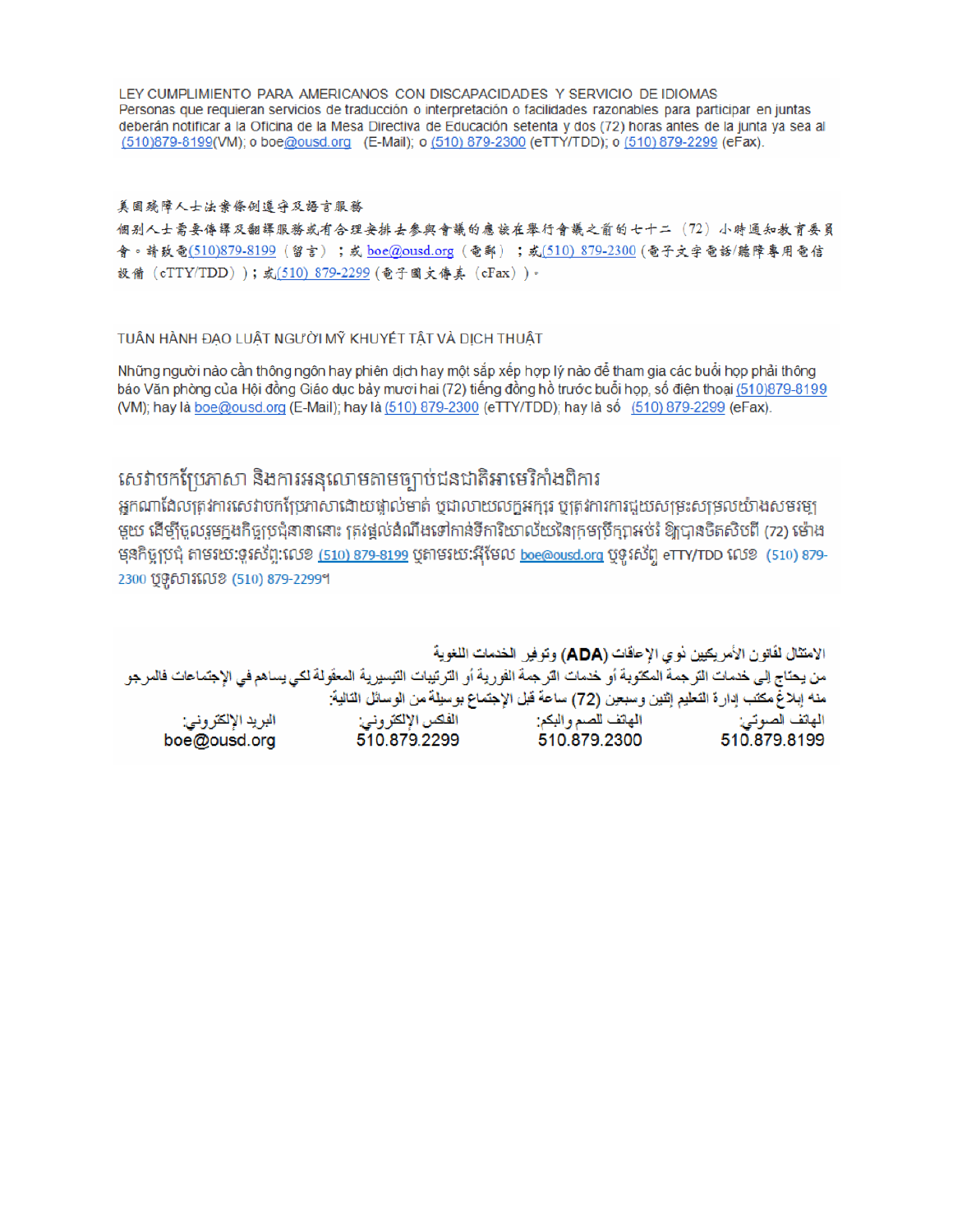### **NOTICE – EXCLUSIVELY VIRTUAL MEETING**

*Pursuant to Assembly Bill No. 361 and Resolution No. 2122-0014H (Making Certain Findings Necessary To Permit Virtual Meetings In Specified Circumstances), this meeting is being held virtually. The member of the legislative body, as well as the attending District staff, will join the meeting via phone/video conference and no teleconference locations need be posted.* 

*• Zoom: To view by Zoom, please click https://ousd.zoom.us/j/89801640341 on or after the Noticed meeting time. Instructions on how to join a meeting by video conference are available at:*

*https://support.zoom.us/hc/en-us/articles/201362193 -Joining-a-Meeting.*

*• Phone: To listen by phone (via Zoom), please do the following on or after the Noticed meeting time: call (669) 900-9128, then enter Webinar ID 898 0164 0341, then press "#". If asked for a participant id or code, press #. Instructions on how to join a meeting by phone are available at:*

*https://support.zoom.us/hc/en-us/articles/201362663 - Joining-a-meeting-by-phone.*

*• To view the Audit Committee meeting from the District's Home Page - Upcoming Events & Live Meeting Video, please select the meeting name and click on the "In Progress" link under Video or go to the Legislative Information Center (under Board of Education on Home Page)>Calendar Tab>Calendar>Today>Audit Committee >"In Progress" link under Video.*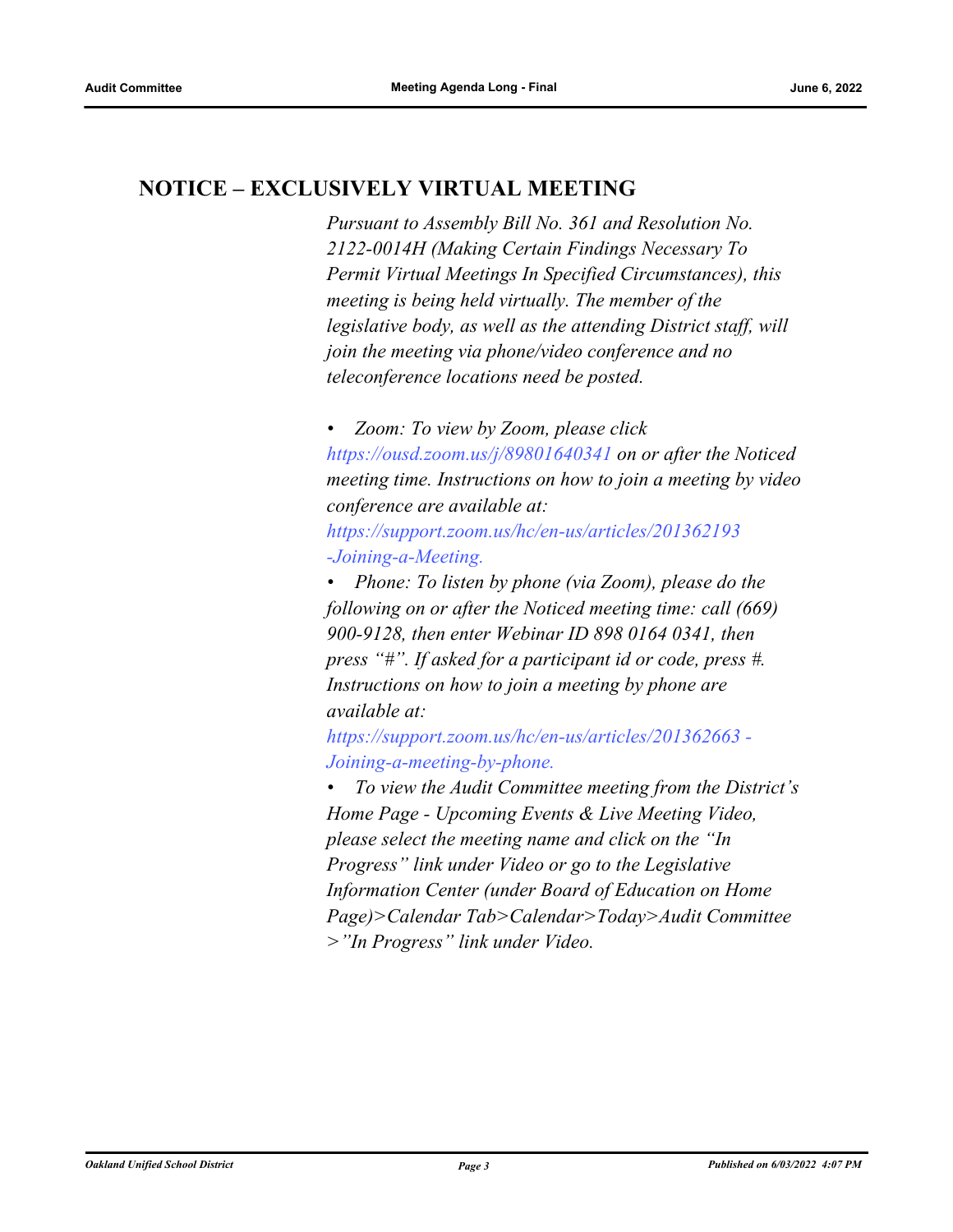## **NOTICE – EXCLUSIVELY VIRTUAL MEETING (CONTINUED)**

*In addition, members of the public may submit written comments for a posted Audit Committee Agenda Item, before a meeting or while a meeting is "In Progress," from the District's Home Page - Upcoming Events & Live Meeting Video by selecting Audit Committee Agenda "eComment" or from the Legislative Information Center, as follows:*

- *If before Sunday, click Calendar Tab>Next Week>Audit Committee>eComment*
- *If Sunday or thereafter up to day before Meeting, click Calendar Tab>This Week>Audit Committee>eComment*
- *If day of Meeting, click Calendar Tab>Today>Audit Committee>eComment*

*Or "eComment" in bold on the cover page of the Agenda.* 

*Written comments made on an eligible Agenda item, upon clicking of the Submit Button, are immediately sent via email to all members of the legislative body and key staff supporting the legislative body. Each eComment is a public record.*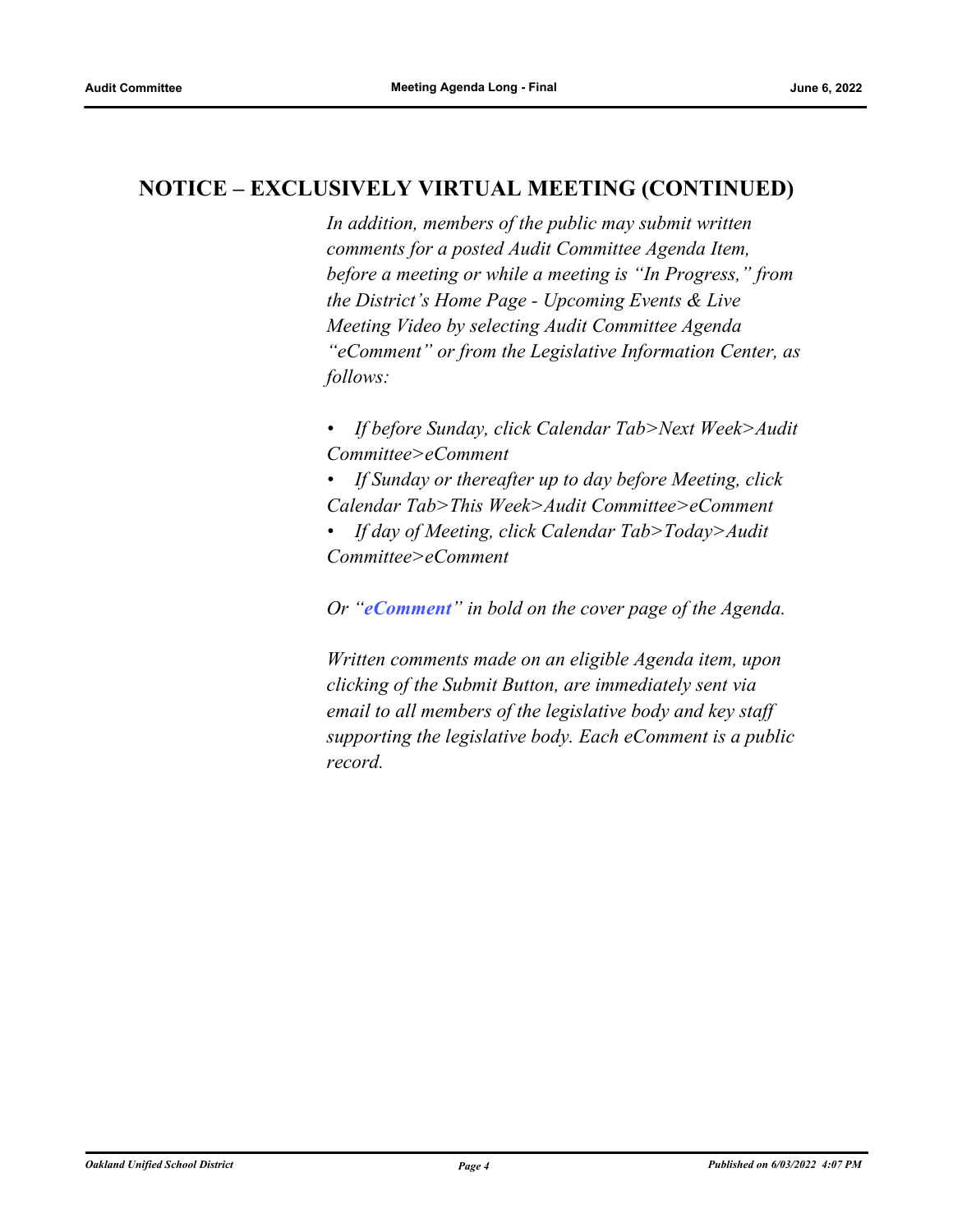#### **BOARD BYLAW 9131 - AUDIT COMMITTEE CHARGE OR RESPONSIBILITIES**

*(1) Recommend to the Board for approval the independent auditors.*

*(2) Review the independent audit engagement including the fee, scope, and timing of the audit, and any other services to be rendered, including non-audit services.*

*(3) Review with the independent auditor's district policies and procedures regarding internal auditing and internal accounting and financial controls.*

*(4) Upon completion of their audit, review with the independent auditors the cooperation they received from district personnel during the audit, the extent to which district resources could be used to minimize the time spent on the audit, and any significant matters of concern arising from the audit.*

*(5) Review with the independent auditors any significant transactions which are not a normal part of the district's business, any changes in accounting principles and practices, all significant proposed audit adjustments, and any recommendations that they may have for improving internal controls, choice of accounting principles or management systems.*

*(6) Review with the district's financial and accounting policies regarding internal accounting and financial controls.*

*(7) Review and recommend district policies to the Board to prohibit unethical, questionable, or illegal activities by district employees.*

*(8) Review with the internal auditor the organization and independence of the internal audit function; the goals and plans of internal audit including the nature and extent of work; problems and experiences in completing internal audits; and findings, conclusions, and recommendations as a result of internal audits.*

*(9) Upon completion of the independent audit, review with the district's financial and accounting managers their perception of the independent auditors, any significant*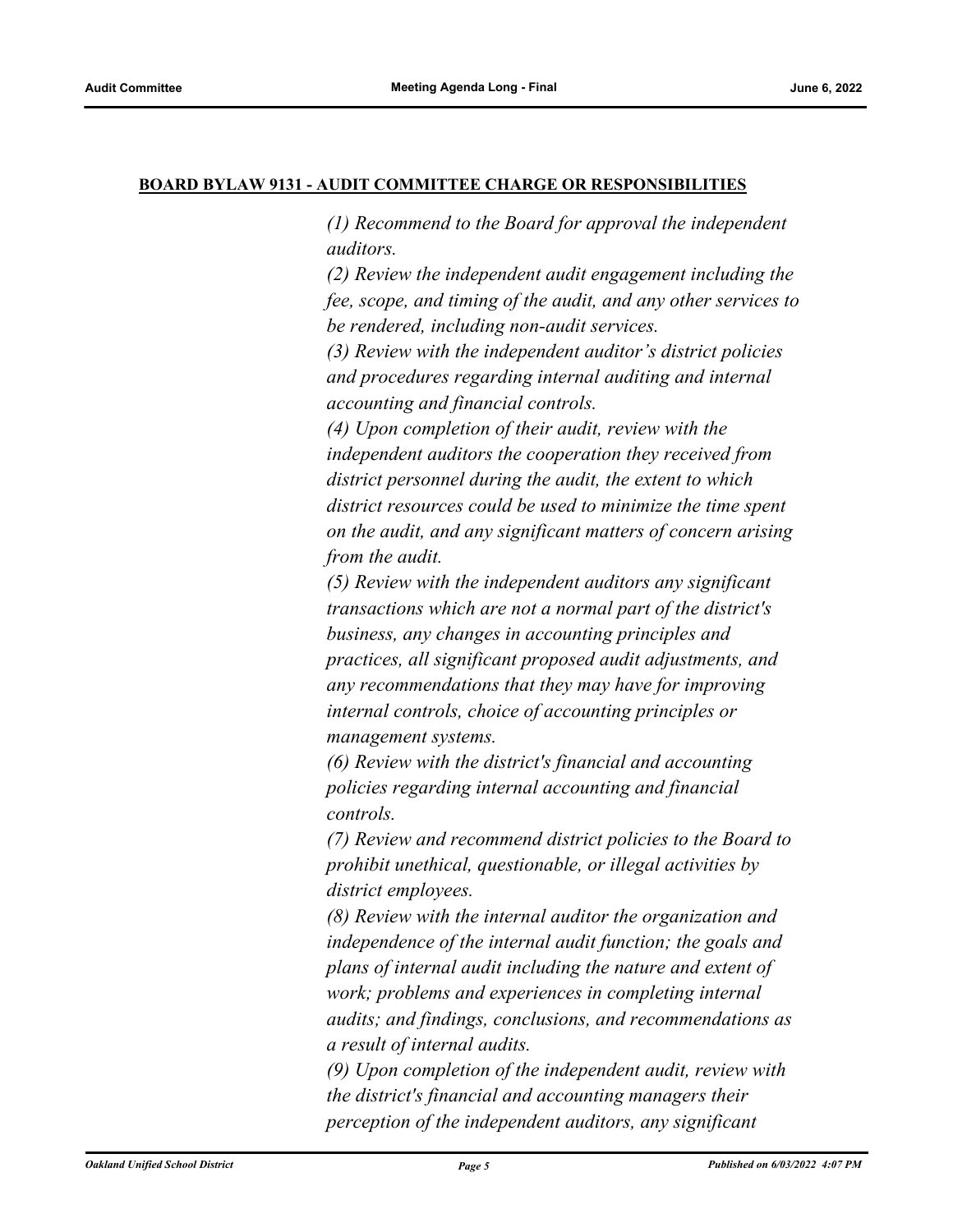*matters of concern arising from the audit, and the extent to which recommendations made by the independent auditors have been implemented. (10) Prepare semi-annual written reports to the Board relating the results of committee activities.*

#### **A. Call to Order**

**B. Roll Call**

### **C. Speaker Request Cards/Modification(s) To Agenda**

*Submission of Speaker Cards in the traditional manner is N/A, given this meeting is Virtual, during the COVID-19 Public Health Emergency. See the above NOTICE - EXCLUSIVELY VIRTUAL MEETING - for instructions on how to request to speak during this meeting.*

*Modification(s) to the Agenda, by the Charter Committee, allows for any change in the printed Order of Business including, but not limited to, an announcement that an Item or Legislative File will be considered out of Agenda printed order, that consideration of an Item has been withdrawn, postponed, rescheduled or "pulled" or taken off of the General Consent Report for separate discussion and/or possible action.*

#### **D. Adoption of Committee Minutes**

D.-1 **[22-1208](http://ousd.legistar.com/gateway.aspx?m=l&id=/matter.aspx?key=55502) Minutes - Audit Committee – April 4, 2022** Adoption by the Audit Committee of its Meeting Minutes of April 4, 2022. *Attachments:* [22-1208 Minutes - Audit Committee – April 4, 2022](https://ousd.legistar.com/View.ashx?M=M&ID=954003&GUID=F9AF54CB-51FE-48A0-AA91-65CDE469C7BB)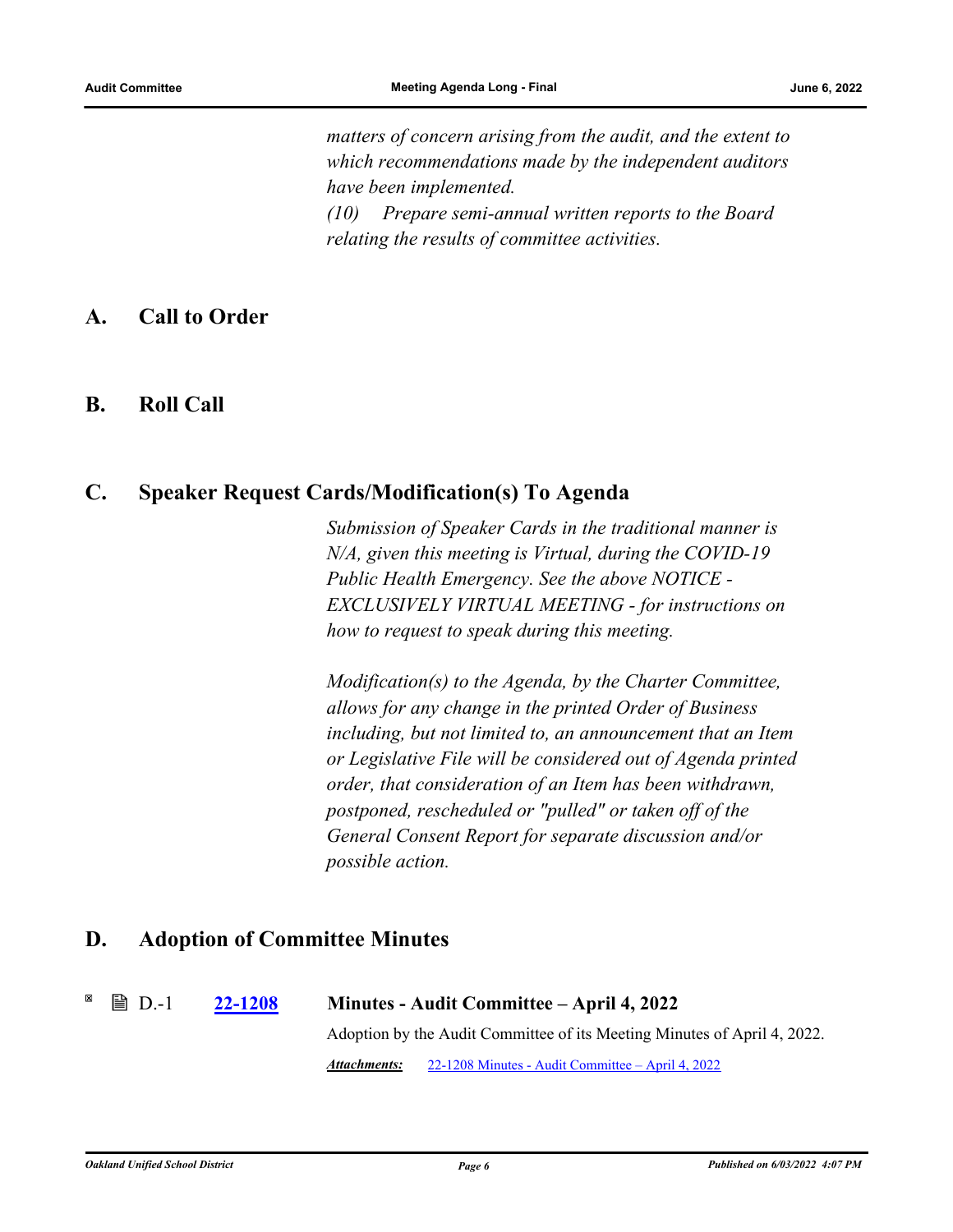### **E. Adoption of the Committee General Consent Report**

*"Adoption of the Committee General Consent Report" means that all items appearing under this topic are approved in one motion unless a Member of the Committee requests that an item be removed and voted on separately or otherwise acted upon. Generally, these items are routine in nature, and are acted upon in one motion to conserve time and permit focus on other-than-routine legislative items on the agenda.*

*None*

## **F. Unfinished Business**

| $F - 1$       | 22-0874 | <b>Report - Appointment of District External Auditor -</b><br><b>Audit Committee</b><br>A Report to the Audit Committee by the Chief Business Officer, or<br>designee, on the status of the appointment for the District External Auditor,<br>year ending June 30, 2022.                                                                                                                                                                                   |                             |                                                                                                                                              |
|---------------|---------|------------------------------------------------------------------------------------------------------------------------------------------------------------------------------------------------------------------------------------------------------------------------------------------------------------------------------------------------------------------------------------------------------------------------------------------------------------|-----------------------------|----------------------------------------------------------------------------------------------------------------------------------------------|
|               |         |                                                                                                                                                                                                                                                                                                                                                                                                                                                            |                             |                                                                                                                                              |
|               |         | <b>Legislative History</b>                                                                                                                                                                                                                                                                                                                                                                                                                                 |                             |                                                                                                                                              |
|               |         | 4/4/22                                                                                                                                                                                                                                                                                                                                                                                                                                                     | <b>Audit Committee</b>      | <b>Discussed</b>                                                                                                                             |
| <b>■ F.-2</b> | 21-1885 | <b>Audit Committee and Committee - District Audit</b><br>Findings 2016-2021 - Chief Business Officer                                                                                                                                                                                                                                                                                                                                                       |                             |                                                                                                                                              |
|               |         | A Report to the Audit Committee Committee by Lisa Grant-Dawson, Chief<br>Business Officer, or Designee, on the progress made in resolving District's<br>2016 - 2021 Audit Findings (including findings in the latest District Audit)<br>using the Audit Committee's Audit Findings Tracker (February 7, 2022)<br>including, but not limited to, the prioritization of resolving said findings and<br>the potential costs of the unresolved Audit Findings. |                             |                                                                                                                                              |
|               |         | Attachments:                                                                                                                                                                                                                                                                                                                                                                                                                                               | Business Officer (4.4.2022) | 21-1885 Audit Committee and/or Budget and Finance Committee –<br><u> Audit Committee's Audit Findings Tracker (February 7, 2022) - Chief</u> |
|               |         | <u><b>Legislative History</b></u>                                                                                                                                                                                                                                                                                                                                                                                                                          |                             |                                                                                                                                              |
|               |         | 8/2/21                                                                                                                                                                                                                                                                                                                                                                                                                                                     | <b>Audit Committee</b>      | Discussed                                                                                                                                    |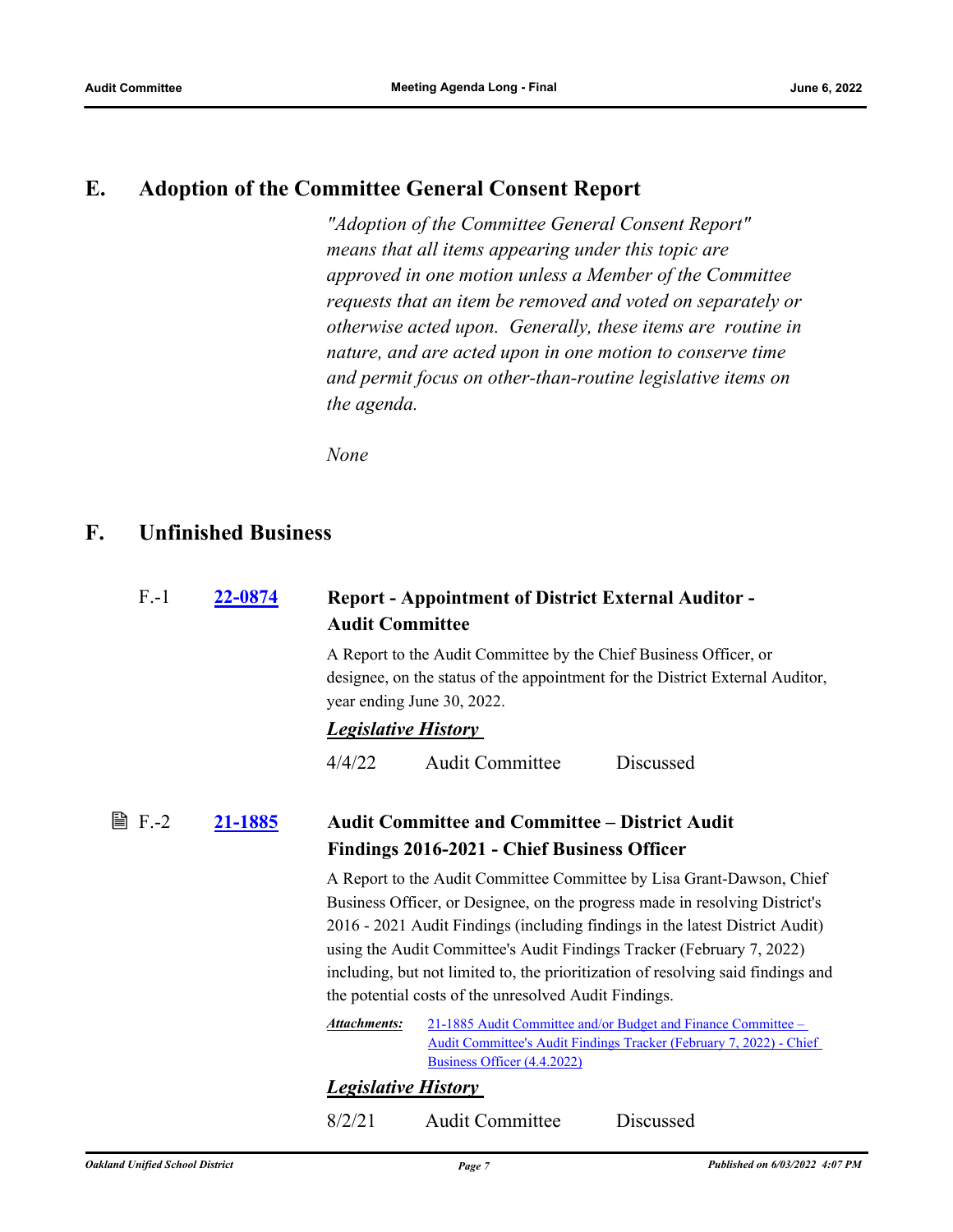and/or Budget and Finance Committee

3/7/22 Audit Committee Discussed

### **G. New Business**

| $G - 1$     | 22-1206 | <b>Audit Committee - Report - VanCedric Williams, Board</b><br>Liaison                                                                                                                                                                                                                   |  |  |
|-------------|---------|------------------------------------------------------------------------------------------------------------------------------------------------------------------------------------------------------------------------------------------------------------------------------------------|--|--|
|             |         | A Report to the Audit Committee from the Board's Liaison, VanCedric<br>Williams, on District's Third Interim Financial Report for Fiscal Year<br>2021-2022, as of April 30, 2022 and District Staffing and Compensation<br>Levels deliberated by the Board of Education on June 1, 2022. |  |  |
| $G.-2$      | 22-1205 | <b>Audit Committee - Vacancy and Pending Membership</b><br><b>Increase</b>                                                                                                                                                                                                               |  |  |
|             |         | A discussion by the Audit Committee of Vacancy and Pending Membership<br>Increase.                                                                                                                                                                                                       |  |  |
| 闓<br>$G.-3$ | 22-1207 | <b>Audit Committee - Audit Committee Handbook</b>                                                                                                                                                                                                                                        |  |  |
|             |         | A discussion and possible adoption by the Audit Committee of the Audit<br>Committee Handbook.                                                                                                                                                                                            |  |  |
|             |         | Attachments:<br>22-1207 Audit Committee Handbook - Audit Committee                                                                                                                                                                                                                       |  |  |